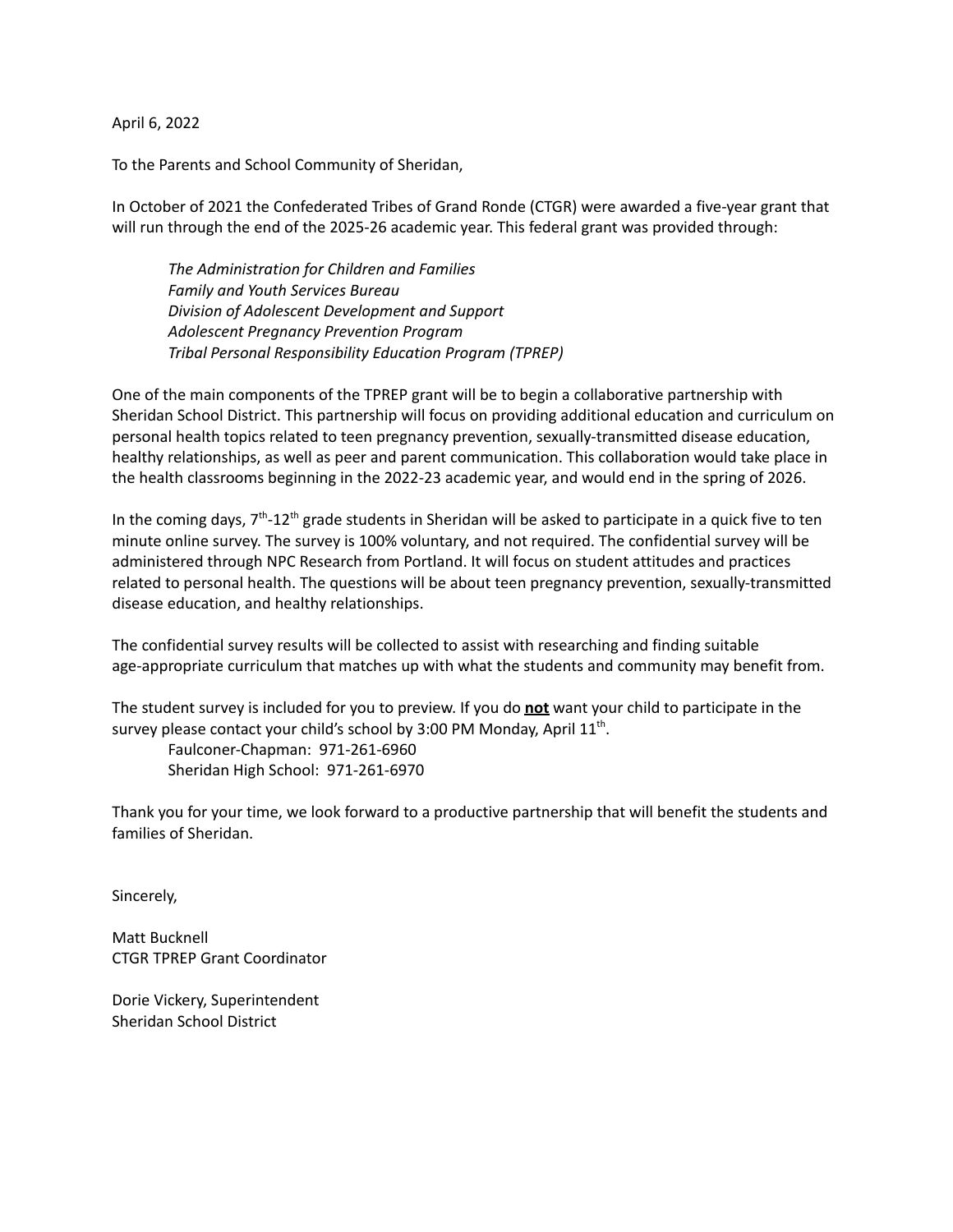## **Teen Sexual Health and Wellness Survey<sup>1</sup>**

Many teens do not have important information about how to protect themselves from sexuallytransmitted diseases and/or pregnancy. We are asking you to fill out this survey to help us develop a program that teens would feel comfortable with and that fits your needs. The survey has 23 questions and will take 5-10 minutes to complete. This survey is confidential and entirely voluntary. We value your opinions!

1. How accepting is our community toward teens having sex? (In other words, do people in the community think it is okay for teens to have sex?)

 *Totally do not accept Do not accept Unsure Somewhat accept Totally accept*  ${\sf Comment:}$ 

- 2. What is the best way for teens to learn about sexuality/pregnancy? (Check all that apply)
	- $\circ$  From parents
	- $\bigcirc$  From other family members
	- $\bigcirc$  From friends
	- $\bigcirc$  From internet resources or social media
	- $\circlearrowright$  From books or movies
	- $\circ$  From medical providers (doctors or nurses)
	- $\circ$  From community-based youth programs (e.g., Girl Scouts, Cub Scouts and Tribal Youth Programs)
	- $\bigcirc$  From school health education classes
	- $\bigcirc$  Other (describe  $\bigcirc$
- 3. Do you think the schools are doing a good job teaching sexual health? *Yes No Don't know Not taught at my school*
- 4. What is the right age to start talking to youth about sexually transmitted diseases (STDs), pregnancy, and sexual health? **Example 20**
- 5. If you had a question about sexual health, how likely would it be that you would talk with your parent/guardian about it?

 *Definitely would not Probably not Unsure Probably would Definitely would*

 $1$  This survey was developed by the Teen Pregnancy Advisory Committee, with some questions adapted from a survey developed by the Turtle Mountain Band of Chippewa Indians.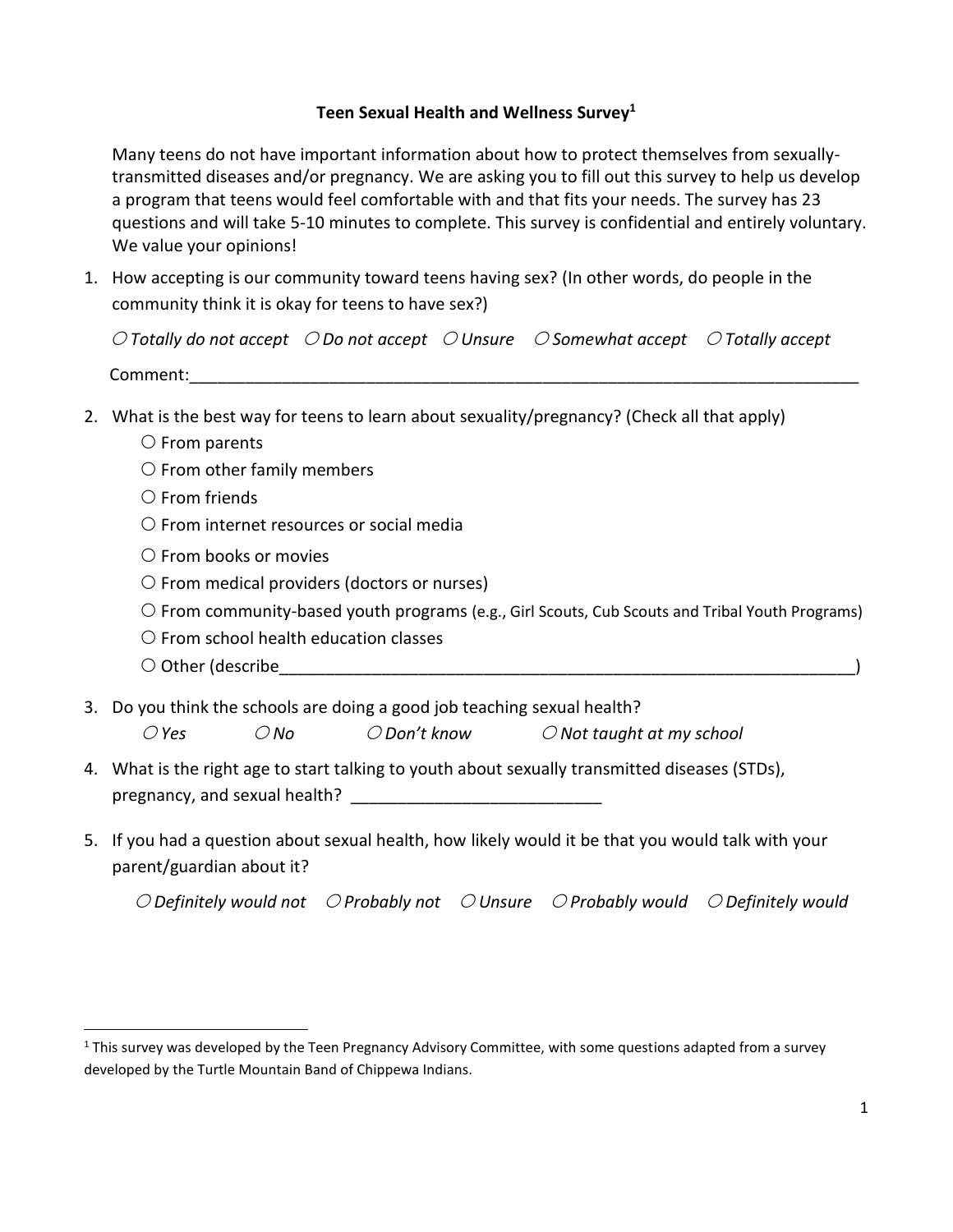- 6. What are the main reasons a teen in our community might become pregnant? *(Check the top three reasons, by writing a 1, 2 and 3 next to the 1 st most important reason, 2nd most important reason and 3rd most important reason).*
	- \_\_ Don't know enough about contraception (methods of not getting pregnant)
	- \_\_ Don't have money for contraception
	- Don't know where to get contraception
	- \_\_ Embarrassed/afraid to ask about contraception
	- \_\_ Belief that becoming a parent would make relationship with the baby's other parent stronger
	- \_\_ Belief that being a parent is a respected role in the community
	- \_\_ Belief that becoming a parent means getting more resources from family, Tribe and state
	- \_\_ Forced/pressured into having sex
	- \_\_ Other reason (please describe)\_\_\_\_\_\_\_\_\_\_\_\_\_\_\_\_\_\_\_\_\_\_\_\_\_\_\_\_\_\_\_\_\_\_\_\_\_\_\_\_\_\_\_\_\_\_\_\_\_\_
- *7.* What (if anything) worries you about you or your friends becoming pregnant? *(Check the top three reasons, by writing a 1, 2 and 3 next to the 1 st most important reason, 2nd most important reason and 3rd most important reason).*
	- \_\_ Teens with children tend to drop out of school
	- Teens have a harder time reaching their goals
	- \_\_ Teen parents and their children are more likely to live in poverty
	- \_\_ Children of teen parents are less likely to have a relationship with both their moms & dads
	- \_\_ Teens don't have enough experience to be good parents
	- \_\_ Teens don't know what they are getting themselves into by having sex
	- \_\_ Sexually active teens do not understand the risks involved (STDs, HIV, teen pregnancy)
	- \_\_ I am not worried about teen pregnancy
	- \_\_ Other \_\_\_\_\_\_\_\_\_\_\_\_\_\_\_\_\_\_\_\_\_\_\_\_\_\_\_\_\_\_\_\_\_\_\_\_\_\_\_\_\_\_\_\_\_\_\_\_\_\_\_\_\_\_\_\_\_\_\_\_\_\_\_\_\_\_\_\_\_

8. What do you think is the average age that youth become sexually active? \_\_\_\_\_\_\_\_\_\_\_

9. If you thought you might have a sexually transmitted disease or that you or your partner might be pregnant, where would you go (or who would you talk to) to find out for sure?

\_\_\_\_\_\_\_\_\_\_\_\_\_\_\_\_\_\_\_\_\_\_\_\_\_\_\_\_\_\_\_\_\_\_\_\_\_\_\_\_\_\_\_\_\_\_\_\_\_\_\_\_\_\_\_\_\_\_\_\_\_\_\_\_\_\_\_\_\_\_\_\_\_\_\_\_\_\_\_\_\_

10. In the past year, did you have sexual intercourse?

*No Yes*

11. In the past year, did you get pregnant or get someone pregnant?

*No Yes I did not have sexual intercourse* 

12. In the past year, did you TRY to become pregnant or get someone pregnant?

*No Yes I did not have sexual intercourse*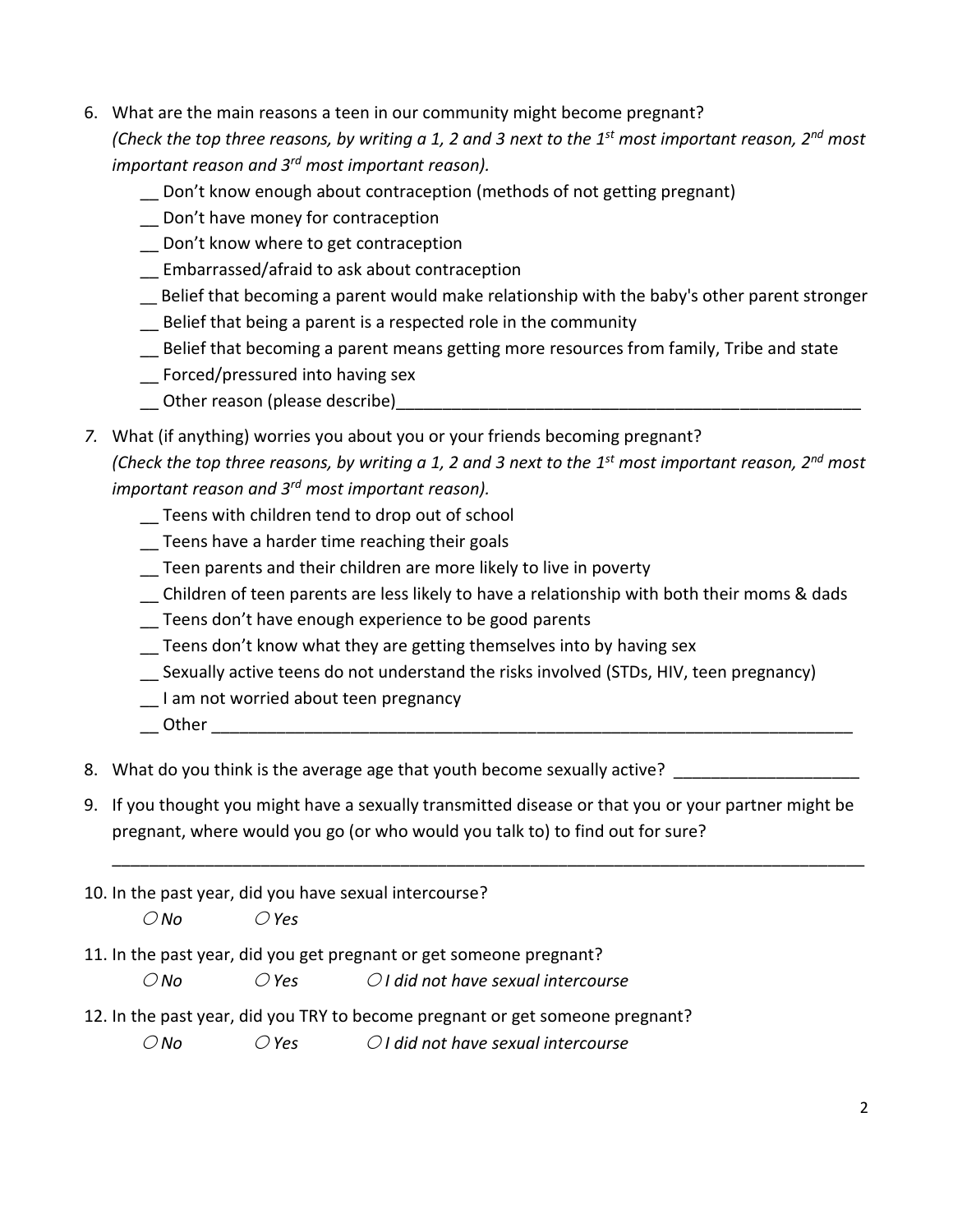13. In the past year, did you use a condom or other method to prevent pregnancy when you had sexual intercourse?

*No Yes I did not have sexual intercourse* 

14. Have you ever been tested for a sexually transmitted disease (including Chlamydia, gonorrhea,

syphilis, and/or HIV/AIDS)? *No Yes*

15. Imagine that you and your boyfriend/girlfriend have been having sex but have not used condoms. You really want to start using condoms. How sure are you that you could tell your partner that you want to start using condoms?

*Not sure at all Somewhat unsure Kind of sure Very sure Completely sure*

16. If a boy/girl puts pressure on you to be involved sexually and you don't want to be involved, how sure are you that you would say "no"?

*Not sure at all Somewhat unsure Kind of sure Very sure Completely sure*

Using a scale of 1 to 10, with 1 being "not at all worried" to 10 being "very worried," how worried would you be about getting pregnant (if female) or getting someone pregnant (if male)?

|                    |  | $\overline{2}$ | $\mathbf{R}$ | $-5$ | 6 <sup>6</sup> | - 8 | - Q |              |
|--------------------|--|----------------|--------------|------|----------------|-----|-----|--------------|
| Not at all Worried |  |                |              |      |                |     |     | Very Worried |

17. Using a scale of 1 to 10, with 1 being "not at all worried" to 10 being "very worried," how worried are you about sexually transmitted diseases (STDs)?



18. Using a scale of 1 to 10, with 1 being "know nothing" to 10 being "know a lot", how would you rate your own knowledge about preventing sexually transmitted diseases?

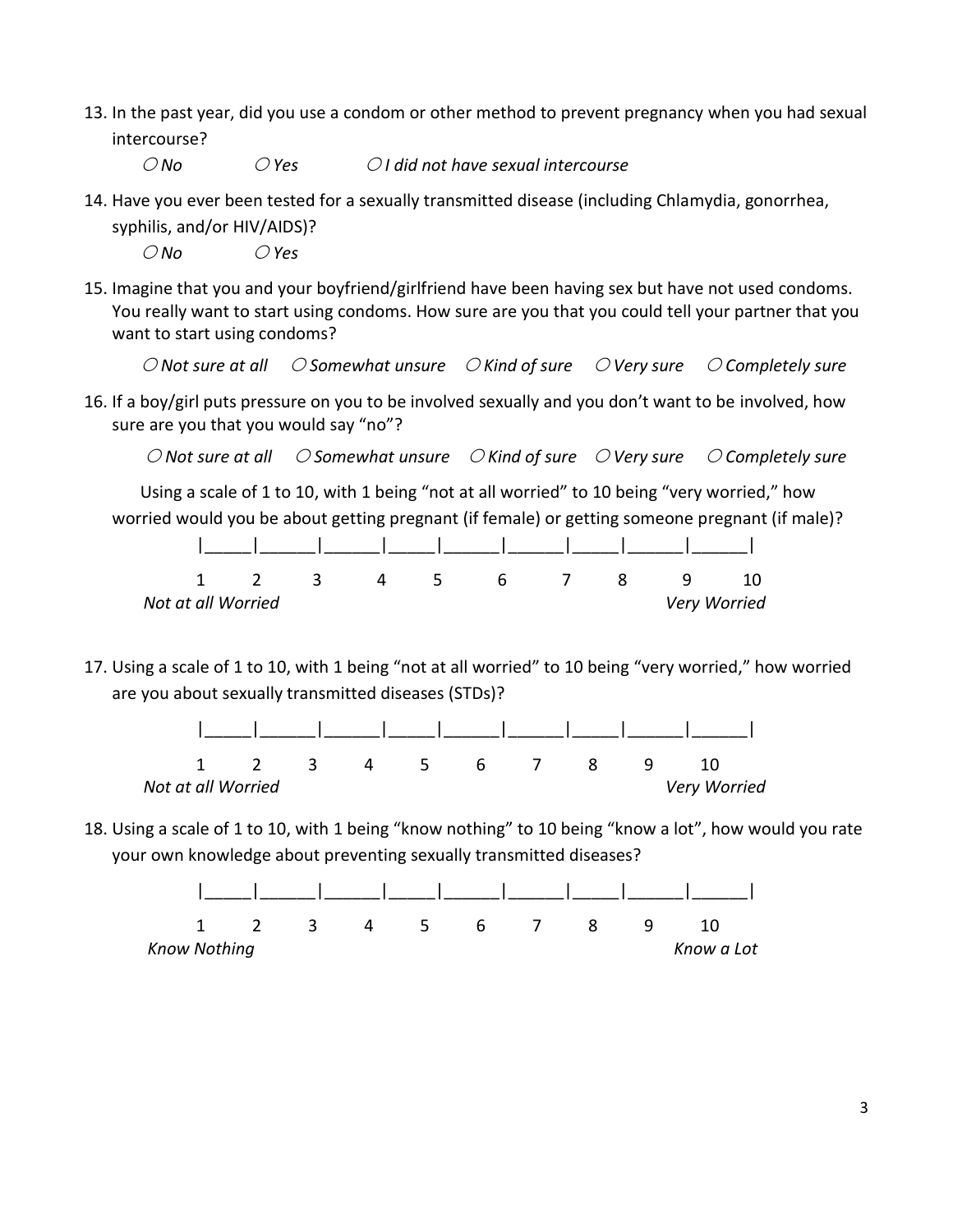19. Please rate how important it is for teens to get information on each of the topics below

| Very important                                 | important | unsure | not important                                                                                   | not at all important |
|------------------------------------------------|-----------|--------|-------------------------------------------------------------------------------------------------|----------------------|
| Other (please<br>describe:                     |           |        |                                                                                                 |                      |
| Teen dating violence<br>Very important         | important | unsure | not important                                                                                   | not at all important |
| Sexual health education<br>Very important      | important | unsure | not important                                                                                   | not at all important |
| Educational/career success<br>Very important   | important | unsure | not important                                                                                   | not at all important |
| Parent-child communication<br>Very important   | important | unsure | not important                                                                                   | not at all important |
| Very important                                 | important | unsure | Financial literacy (how to save money, use a checkbook, make and use a budget)<br>not important | not at all important |
| Adolescent brain development<br>Very important | important | unsure | not important                                                                                   | not at all important |
| Healthy relationships<br>Very important        | important | unsure | not important                                                                                   | not at all important |

20. Please check the option that best describes you in the next 2 rows below:

*a. Gender Male Female Trans Male Trans Female Neither male nor female (non-binary) c. Age 11 or younger 12 13 14 15 16 17 18 or older*

21. Do you have a child/children?  $Q$  Yes  $Q$  No

21. Of the following race and ethnic options below, please check **all that apply**.

 $\Omega$  American Indian/Alaska Native  $\Omega$  Asian  $\Omega$  Black  $\Omega$  Latinx/Hispanic  $\Omega$  Native Hawaiian/Pacific Islander  $\bigcirc$  White  $\bigcirc$  Other please describe:

\_\_\_\_\_\_\_\_\_\_\_\_\_\_\_\_\_\_\_\_\_\_\_\_\_\_\_\_\_\_\_\_\_\_\_\_\_\_\_\_\_\_\_\_\_\_\_\_\_\_\_\_\_\_\_\_\_\_\_\_\_\_\_\_\_\_\_\_\_\_\_\_\_\_\_\_